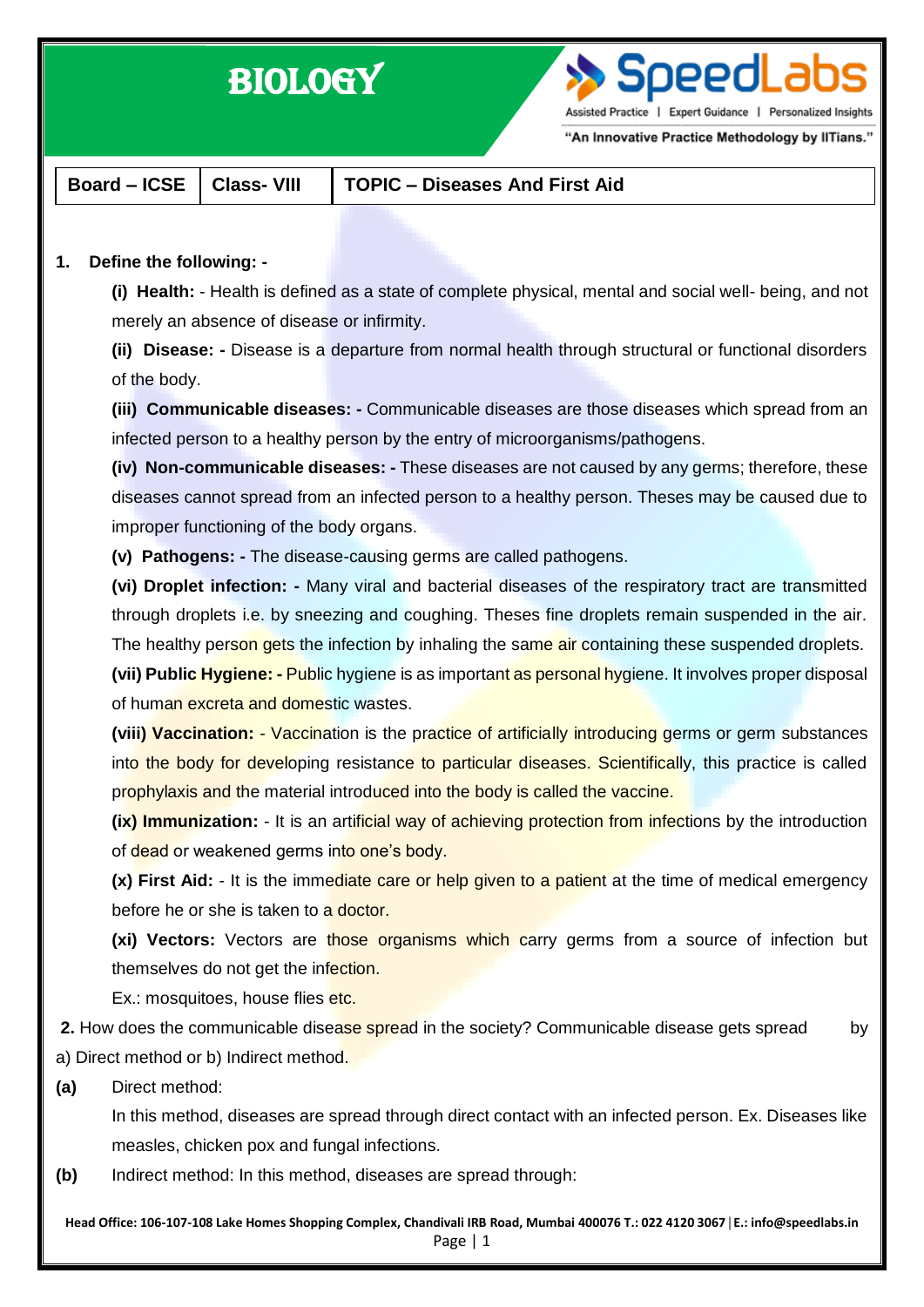(i) Touching and sharing items used by the infected person:

The use of same towel, handkerchief or same bed, or sharing the same utensils which were handled by the patient may spread the disease to a healthy person.

(ii) Contaminated food and water or drink:

Many intestinal diseases are spread by the intake of vegetables and fruits that are not washed properly or are washed with contaminated water. The germs on infected vegetables and fruits on reaching our alimentary canal, multiply and cause the disease.

(iii) Vectors: Vectors carry germs from a source of infection and transfer them to a healthy person.

For ex.: Mosquitoes while feeding on the blood of a malaria patient, gain the germs in their bodies and get them transferred into the blood stream of a healthy person.

Houseflies carry germs from garbage or sewage and deposit them on food. A person will get the disease if he eats such contaminated food.

## **3. What are the preventive measures for diseases?**

**I: Public Hygiene:**

• Sewage and chemical wastes could not be released into the water bodies. Sewage should be chemically treated first before being released into the water bodies. Sewage should be chemically treated first before being released into the water bodies to avoid water-borne diseases.

• There should be proper sewer lines connected to sewage treatment plants.

#### **II :Healthy Environment:**

• Maintain a healthy environment to prevent the spreading of diseases due to the breeding of mosquitoes, houseflies and microorganisms.

• Garbage should be kept in covered bins so that flies do not breed on them.

• Do not allow water to stagnate outside your house and in your neighborhood. All the drains should be covered. This will prevent breeding of mosquitoes.

• Contamination of drinking water with faeces (animal or human excreta) causes a number of diseases.

## **4. State the ways in which vaccines are prepared, giving the name of one disease for which each type of vaccine is used.**

A vaccine can be prepared by four methods:

(a) Using killed germs

Ex. TAB vaccine for typhoid

Salk's vaccine for poliomyelitis

(b) Using living weakened germs: Living germs are treated in such a way that they cannot cause the disease. They can induce antibody formation in the body.

Ex. Vaccine for measles BCG vaccine for tuberculosis

(c) Using fully violent living germs.

Ex. The vaccine for smallpox. (Smallpox has been eradicated from India.)

**Head Office: 106-107-108 Lake Homes Shopping Complex, Chandivali IRB Road, Mumbai 400076 T.: 022 4120 3067**│**E.: info@speedlabs.in** Page | 2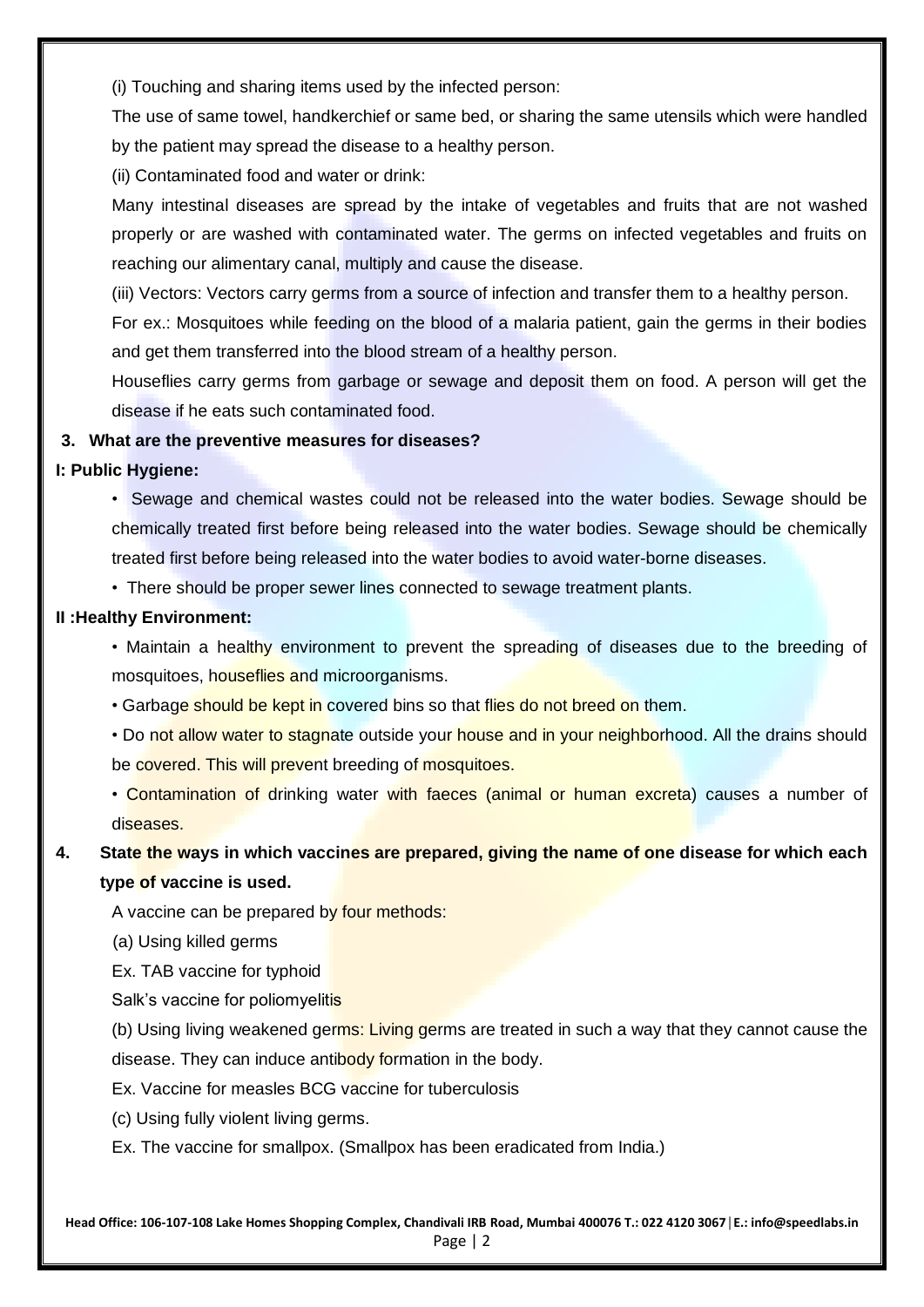(d) Using Toxoids : These are extracts of toxins secreted by bacteria, and these poisons are made harmless by the addition of formalin, to retain the capacity to produce antibodies. (antitoxins) Ex. Vaccine used for diphtheria and tetanus.

**5. Burns can be superficial burns, deep burns or chemical burns. What emergency care you would suggest in each case.**

> **Ans.** First aid for burns depend on the degree of burns. One should not pull away clothes stuck to burnt areas and don't cut blisters. Apply any oily substance (ointment, butter, Vaseline etc.) to the burnt skin surface.

- **(a)** In case of superficial burns, pour cold water over the burnt area. Then dry that portion and cover with sterile dressing.
- **(b)** In the case of deep burns, never use water, and cover the injured part with dressing.
- **(c)** In the case of chemical burns (due to acid and other chemicals), wash with running water for 10 minutes and then coer with dressing.

## **6. What First aid should be provided in case of bleeding?**

• In case of bleeding, raise the affected body part to minimize the gravitational flow of the blood.

• Wash the cut surface with clean water, press the area with a piece of clean cotton wool, and if possible, apply some mild antiseptic.

## **7. What First aid should be provided in case of fractures?**

• In case of fractures, lay the victim comfortably, and loosen or remove the clothes from the affected part.

• Do not move the fractured part/parts. If the fractured part in an arm, tie a sling to rest the arm on it.

## **8. What First aid should be provided in case of fractures?**

- If anything falls in the eyes, do not rub them.
- Wash them gently with clean water.
- **9. Describe the ways by which you can provide a first aid to a person who has become unconscious.**

• If someone falls unconscious, immediately lay the person comfortably on the bed.

- Loosen the clothes.
- Let fresh air come into the room.

## **10. What First aid should be provided to a person who has swallowed poison?**

• In case some poisonous substance has been swallowed, make the patient drink as much salt water as possible, and try to induce vomiting.

#### **11. What First aid should be provided in case of snake bite?**

• In case of a snake bite, immediately squeeze out some blood from the wound and tie it tightly with a tourniquet above that spot to prevent spreading of venom into the blood stream.

## **12. What First aid should be provided in case of sting?**

• In case of a bee or a wasp sting, pull out the sting of still in the wound, squeeze out some blood to force out the venom.

**Head Office: 106-107-108 Lake Homes Shopping Complex, Chandivali IRB Road, Mumbai 400076 T.: 022 4120 3067**│**E.: info@speedlabs.in**

Page | 3